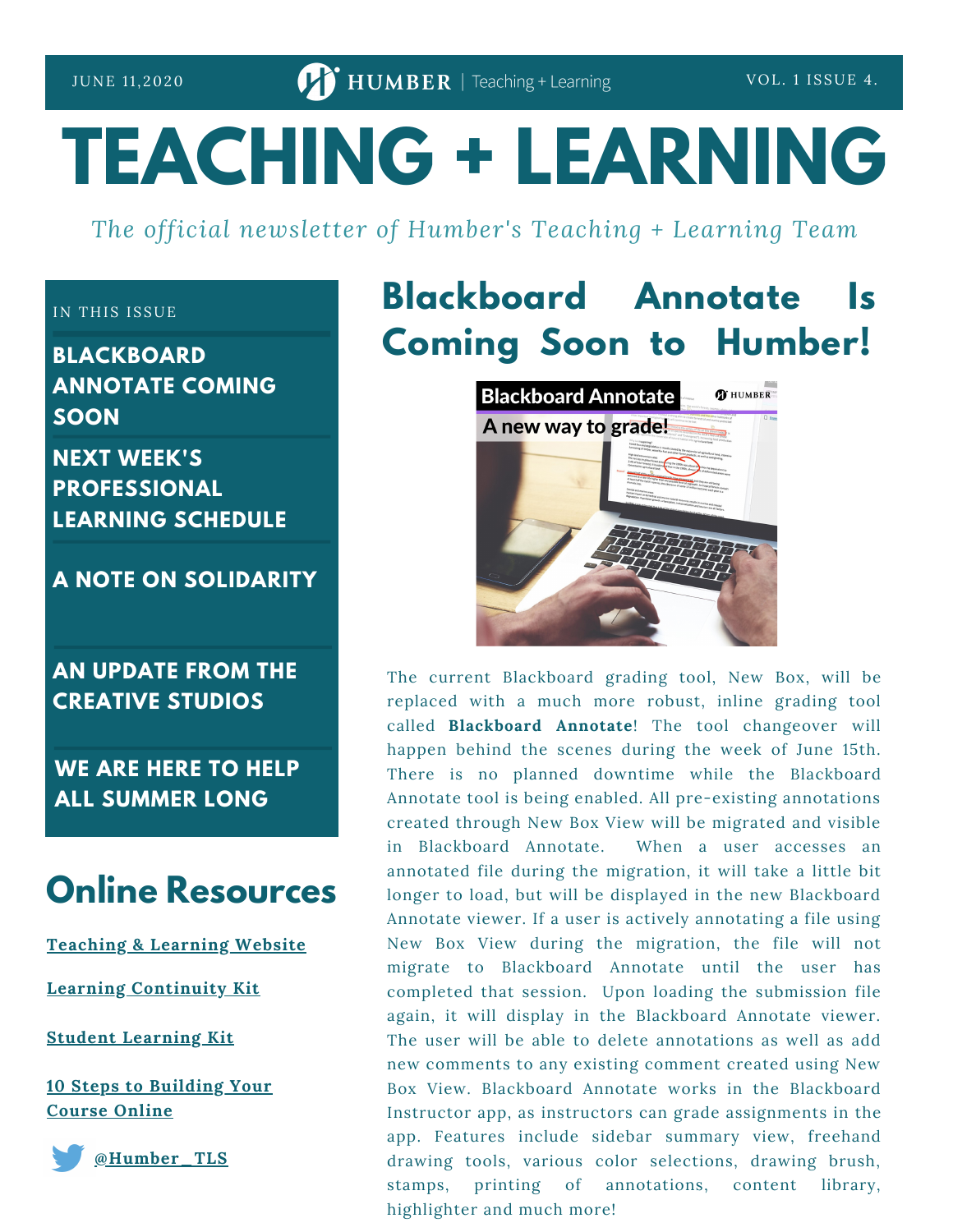# **Professional Learning Schedule**

#### **Be sure to visit the Teaching + Learning website regularly for an updated [Professional](https://sites.google.com/view/learningcontinuitykit/home/attend-virtual-training) Learning schedule.**

#### **Monday, June 15**

10:30 am - 12:00 pm How to Build a Sense of Community in an Online Course 1:00 pm - 2:30 pm NEW Blackboard Ally – An Overview 3:00 pm - 3:30 pm Fill Up Your Accessibility Tank! = ALT Text and Colour Contrast Fixes in your Digital Course Content 4:00 pm - 4:30 pm Fill Up Your Accessibility Tank! - Heading Issue Fixes in your Digital Course Content

#### **Tuesday, June 16**

10:30 am - 12:00 pm Facilitating Meaningful Discussion Boards 1:00 pm - 2:30 pmvHow to Build your Course Trailer using Lumen5

#### **Wednesday, June 17** 10:30 am - 12:00 pm The Basics –

Making Your Scanned PDFs Accessible

#### **Thursday, June 18**

10:30 am - 12:00 pm Good Practices for Group Assignment 1:00 pm - 2:30 pm How to Build your Course Trailer using Lumen5 (Steps A, B & C)

#### **Friday, June 19**

10:30 am - 12:00 pm Caption your Videos in Minutes using Panopto

### **A note on solidarity.**

**On behalf of the Humber College Teaching + Learning team, we wish to express solidarity with those who stand against anti-black racism and all forms of bigotry. We would like to reaffirm our commitment to work towards a more just educational system.**

The Center for Human Rights, Equity and Diversity along with Teaching and Learning Support present: **Challenging anti-black racism in the virtual environment: A webinar for Humber faculty.**

#### **Click here to join [Tuesday,](https://teams.microsoft.com/dl/launcher/launcher.html?url=%2f_%23%2fl%2fmeetup-join%2f19%3ameeting_MmMxMzM4NTAtMTBjMy00NDY2LWFhODItOTU4MWFmYTZjNTFi%40thread.v2%2f0%3fcontext%3d%257b%2522Tid%2522%253a%2522ca92071f-f342-40c7-8385-6997a60526cc%2522%252c%2522Oid%2522%253a%2522ebd242a2-561e-4bc4-8b31-fbd8ca668956%2522%257d%26anon%3dtrue&type=meetup-join&deeplinkId=62ea022f-34e9-45ff-bea1-99bfa3c8ea6e&directDl=true&msLaunch=true&enableMobilePage=true&suppressPrompt=true) June 16th from 10 a.m. to 12 p.m.**

Anti-Black racism is prejudice, attitudes, beliefs, stereotyping and/ or discrimination that is directed at people of African descent and is rooted in their unique history and experience of enslavement and colonization (Confronting Anti-Black Racism Unity, City of Toronto). Anti-black racism is not new; it has persisted for hundreds of years. However, recent media coverage of the impacts of anti-black racism has brought greater awareness to the issue, and the need to act. This 2-hour workshop will focus on how faculty can act, by working in allyship with the black community in confronting antiblack racism. Specifically, participants of this workshop will examine anti-black racism in the virtual environment and explore the impacts of power in higher education and discuss strategies for challenging anti-black racism.

### **Indigenous History Month**

June is National Indigenous History Month. As Humber's Teaching + Learning team, we are committed to educating ourselves on Indigenous Ways of Being, Knowing and Doing (IWBKD), and supporting and amplifying the work of our colleagues in Indigenous Education & Engagement. Follow [@Humberindig](https://twitter.com/HumberIndig) on Twitter. Click here for information on Indigenous History Month. Read this report on Indigenous student [experiences.](https://indspire.ca/wp-content/uploads/2019/10/PSE-Experience-Indigenous-Students-Survey-Summary-Sept2018.pdf)

### **Pride Month**

Happy Pride from Humber's Teaching + Learning team! We encourage you to learn more about Humber's LGBTQ+ Resource Centre and Pride Month activities by exploring the following links: Click here for Humber's LGBTQ+ Resource Centre. Click here to Review [Humber's](http://humber.ca/lgbtq/?_ga=2.27866620.1559046804.1591632131-1164416385.1569333949) Pride Month activities. Click here to read an article on LGBTQ+ student [experiences.](https://www.higheredtoday.org/2017/04/10/lgbtq-students-higher-education/)